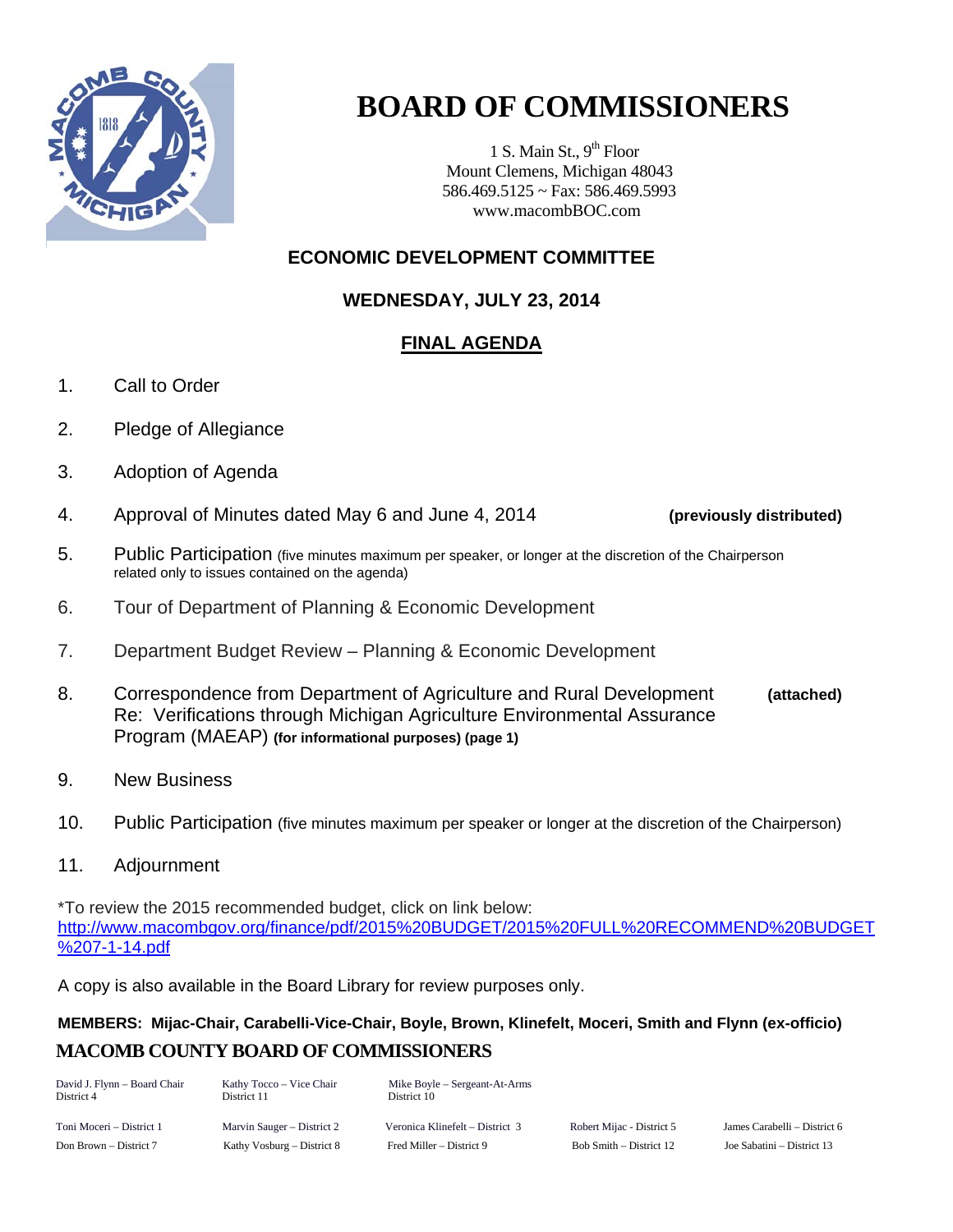**STATE OF MICHIGAN** DEPARTMENT OF AGRICULTURE AND RURAL DEVELOPMENT

**JAMIE CLOVER ADAMS DIRECTOR** 

1

May 19, 2014

Mr. and Mrs. Michael Matthews Matthews Farm 46500 Ryan Road Shelby Township, MI 48317

Dear Mr. and Mrs. Michael Matthews:

On April 21, 2014, Mr. Joe Kelpinski from the Michigan Department of Agriculture & Rural Development (MDARD) visited your farm located at 46530 Ryan Road, Shelby Township, Michigan, to verify your farming operation through the Michigan Agriculture Environmental Assurance Program (MAEAP). This visit was made at your request to complete the verification requirements of the MAEAP Farmstead System. Your MAEAP verification risk assessment was completed by Mr. Erik Palm, with the Lapeer Conservation District.

After reviewing your Farmstead Improvement Action Plan and the required components of your Farm\*A\*Syst, MDARD staff has verified that you have met all of the requirements set forth by the MAEAP Farmstead System at the time of the farm inspection.

The MAEAP Farmstead System verification is valid for three years from the date of the farm visit. This verification is approved on the basis that you have disclosed to the best of your knowledge, all requested information pertaining to your Farmstead Improvement Action Plan. We understand that you intend to manage the Farmstead as reviewed and follow the applicable Generally Accepted Agricultural and Management Practices (GAAMPs). Changes in your farming operation may necessitate a review of your Farm\*A\*Syst.

Verification in good standing is contingent on updates as necessary as conditions change on your farm as well as staying in compliance with applicable state and federal laws and following the identified MAEAP standards. Farms with livestock that expand must be verified through the Site Selection and Odor Control for New and Expanding Livestock Operations GAAMPs as appropriate to remain in good standing as a MAEAP verified farm.

We encourage you to display a sign proudly at your verified site as a sign of your commitment to agricultural pollution prevention and successful completion of the MAEAP Farmstead System requirements.



**RICK SNYDER GOVERNOR**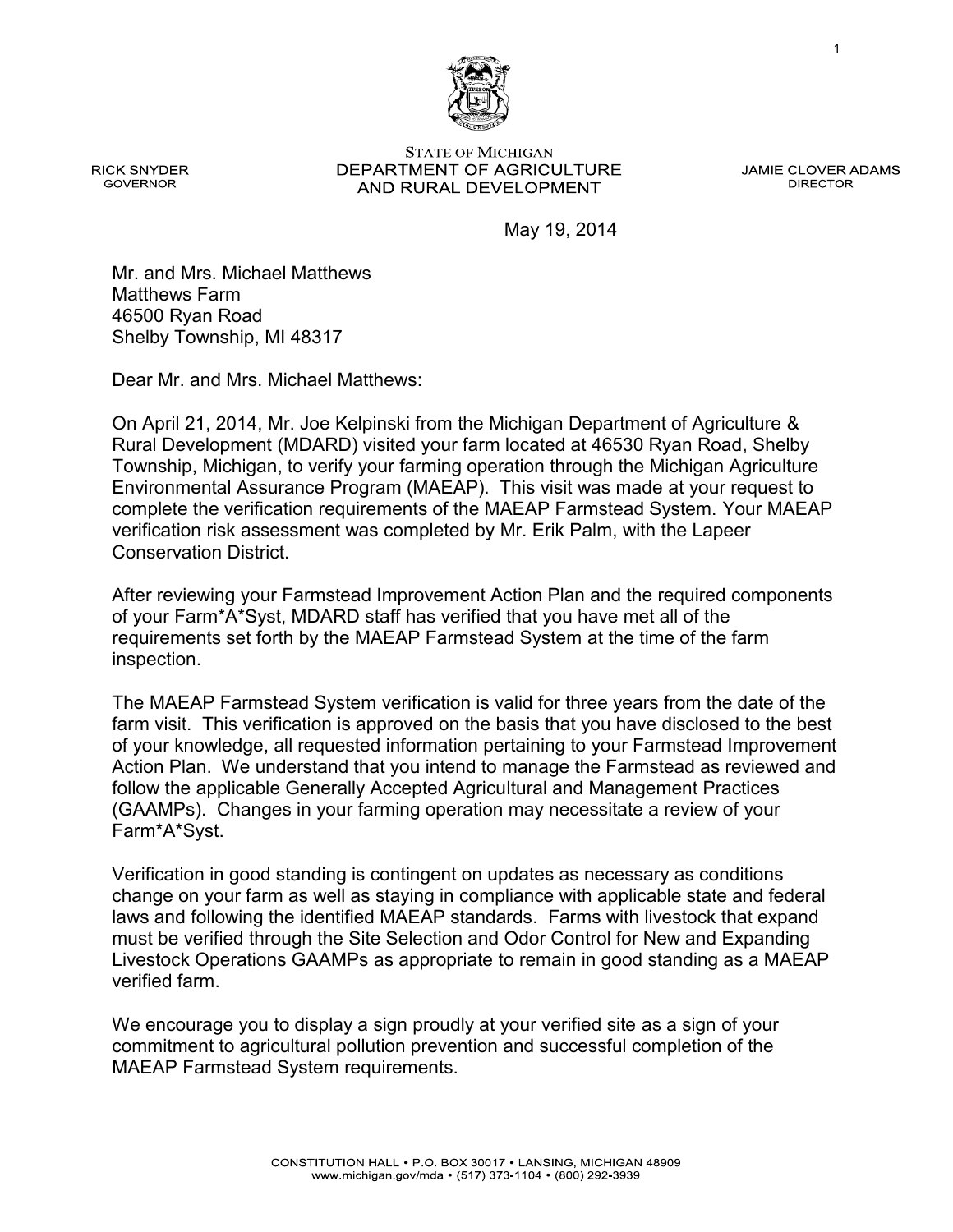Mr. and Mrs. Michael Matthews May 19, 2014 Page 2

Congratulations on your accomplishment. Your participation in MAEAP is proof that the combined efforts of committed individuals, organizations, and agencies can foster voluntary change in the agriculture industry.

If I can be of any assistance to you, please do not hesitate to contact me.

Sincerely,

Jancie Wilford

Janice Wilford Program Manager, MAEAP (517) 284-5609

JSW:SF

Enclosures: Certificate

cc: Shelby Township Clerk Mr. Erik Palm, MAEAP Technician Ms. Arianna Welsh, Chair, Macomb County Conservation District Ms. Dawn Fix, Executive Director, Macomb Conservation District Mr. David Flynn, Chair, Macomb County Board of Commissioners Senator Jack Brandenburg Representative Ken Goike Mr. Dan Wyant, Director, MDEQ Ms. Jamie Clover Adams, Director, MDARD Mr. James Johnson, Environmental Stewardship Division Director, MDARD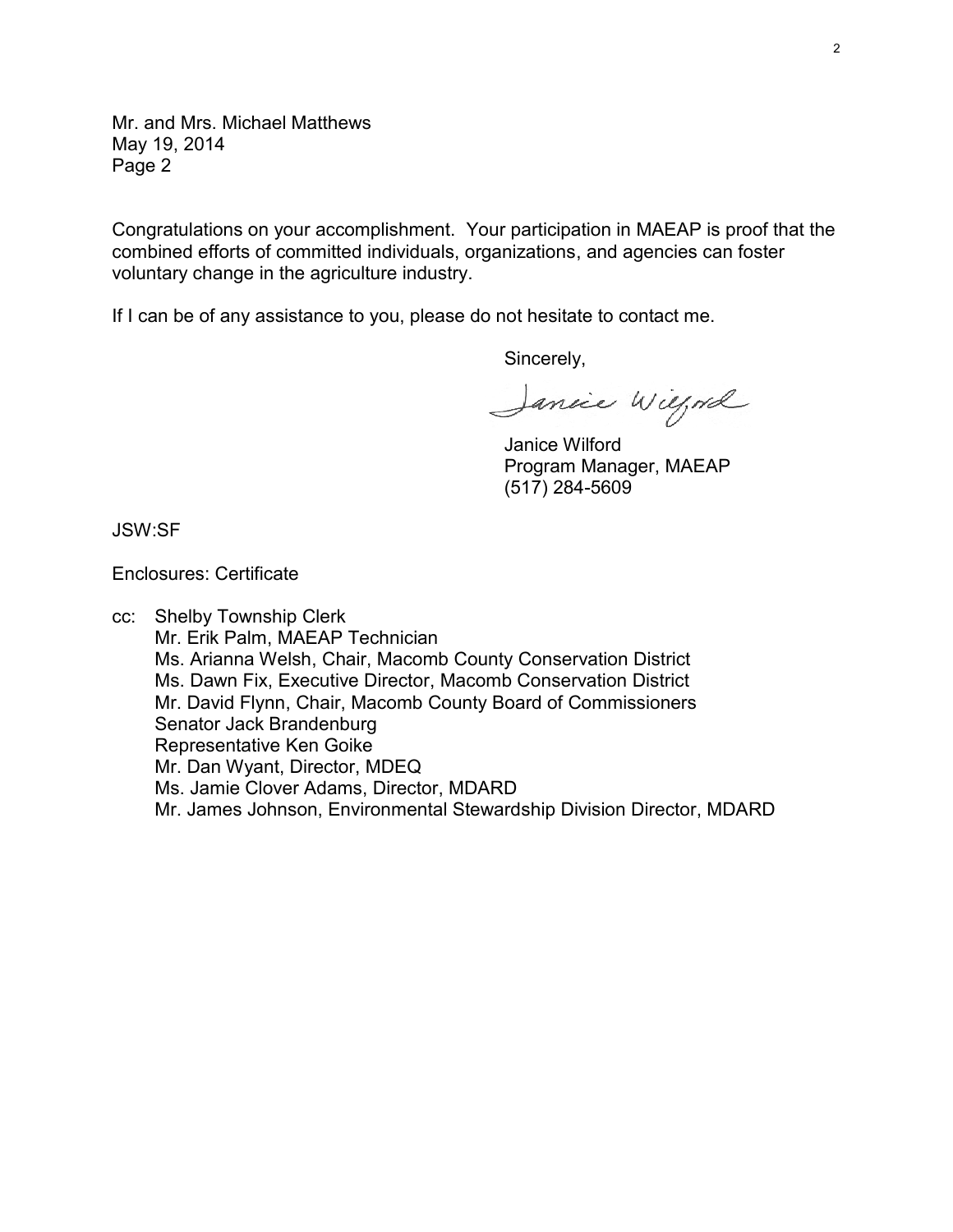3

**STATE OF MICHIGAN** DEPARTMENT OF AGRICULTURE AND RURAL DEVELOPMENT

**JAMIE CLOVER ADAMS DIRECTOR** 

May 19, 2014

Mr. and Mrs. Michael Matthews Matthews Farm 46500 Ryan Road Shelby Township, MI 48317

Dear Mr. and Mrs. Michael Matthews:

On April 21, 2014, Mr. Joe Kelpinski from the Michigan Department of Agriculture & Rural Development (MDARD) visited your farm located at 46530 Ryan Road, Shelby Township, Michigan, to verify your livestock operation through the Michigan Agriculture Environmental Assurance Program (MAEAP). This visit was made at your request to complete the verification requirements of the MAEAP Livestock System. Your MAEAP verification risk assessment was completed by Mr. Erik Palm, with the Macomb County Conservation District.

After reviewing your Comprehensive Nutrient Management Plan (CNMP), including your Implementation Schedule *or* your Livestock Improvement Action Plan and the required components of the Livestock\*A\*Syst, and your farm, MDARD staff has verified that you have met all of the requirements set forth by the MAEAP Livestock System at the time of the farm inspection.

MAEAP Livestock System verification is valid for three years from the date of the farm visit. This verification is approved on the basis that you have disclosed to the best of your knowledge, all information pertaining to your livestock operation for each component of your CNMP or Livestock\*A\*Syst. We understand that you intend to manage your farm as reviewed and follow the applicable Generally Accepted Agricultural and Management Practices (GAAMPs). Changes in your farming operation may necessitate a revision of the CNMP or the records associated with the Livestock\*A\*Syst.

Verification in good standing is contingent on an annual CNMP review and updates as necessary to your Livestock\*A\*Syst records as conditions change on your farm as well as staying in compliance with applicable state and federal laws and the identified MAEAP standards. Farm expansions must be verified through the Site Selection and Odor Control for New and Expanding Livestock Operations GAAMPs as appropriate to remain in good standing as a MAEAP verified farm.

We encourage you to display a sign proudly at your verified site as a sign of your commitment to agricultural pollution prevention and successful completion of the MAEAP Livestock System requirements.



**RICK SNYDER GOVERNOR**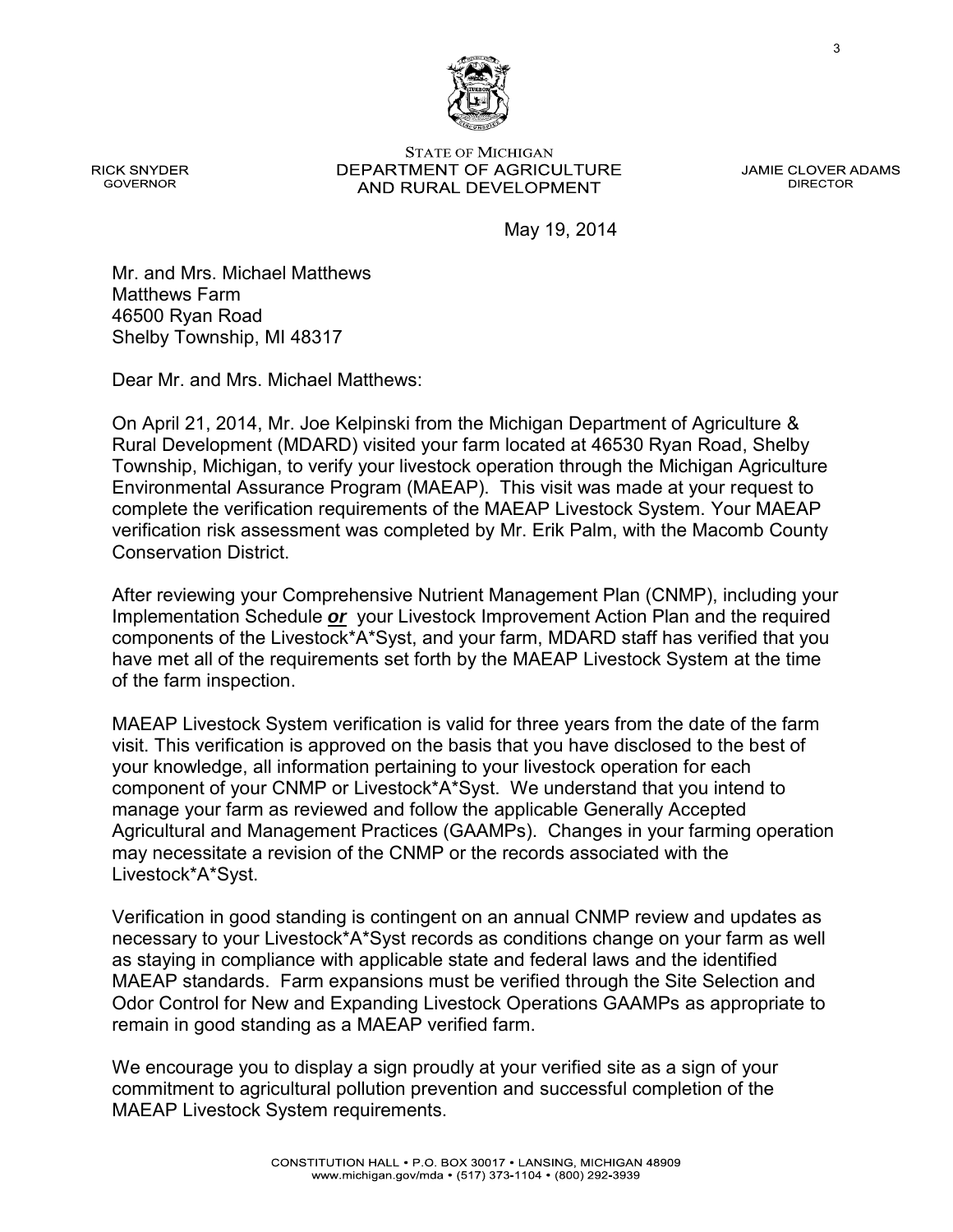Mr. and Mrs. Michael Matthews May 19, 2014 Page 2

Congratulations on your accomplishment. Your participation in the MAEAP is proof that the combined efforts of committed individuals, organizations and agencies can foster voluntary change in the agriculture industry.

If I can be of any assistance to you, please don't hesitate to contact me.

Sincerely,

Janice Wilford

Janice Wilford Program Manager, MAEAP (517) 284-5609

JSW:SF

Enclosures: Certificate

cc: Shelby Township Clerk Mr. Erik Palm, MAEAP Technician Ms. Arianna Welsh, Chair, Macomb County Conservation District Ms. Dawn Fix, Executive Director, Macomb Conservation District Mr. David Flynn, Chair, Macomb County Board of Commissioners Senator Jack Brandenburg Representative Ken Goike Mr. Dan Wyant, Director, MDEQ Ms. Jamie Clover Adams, Director, MDARD Mr. James Johnson, Environmental Stewardship Division Director, MDARD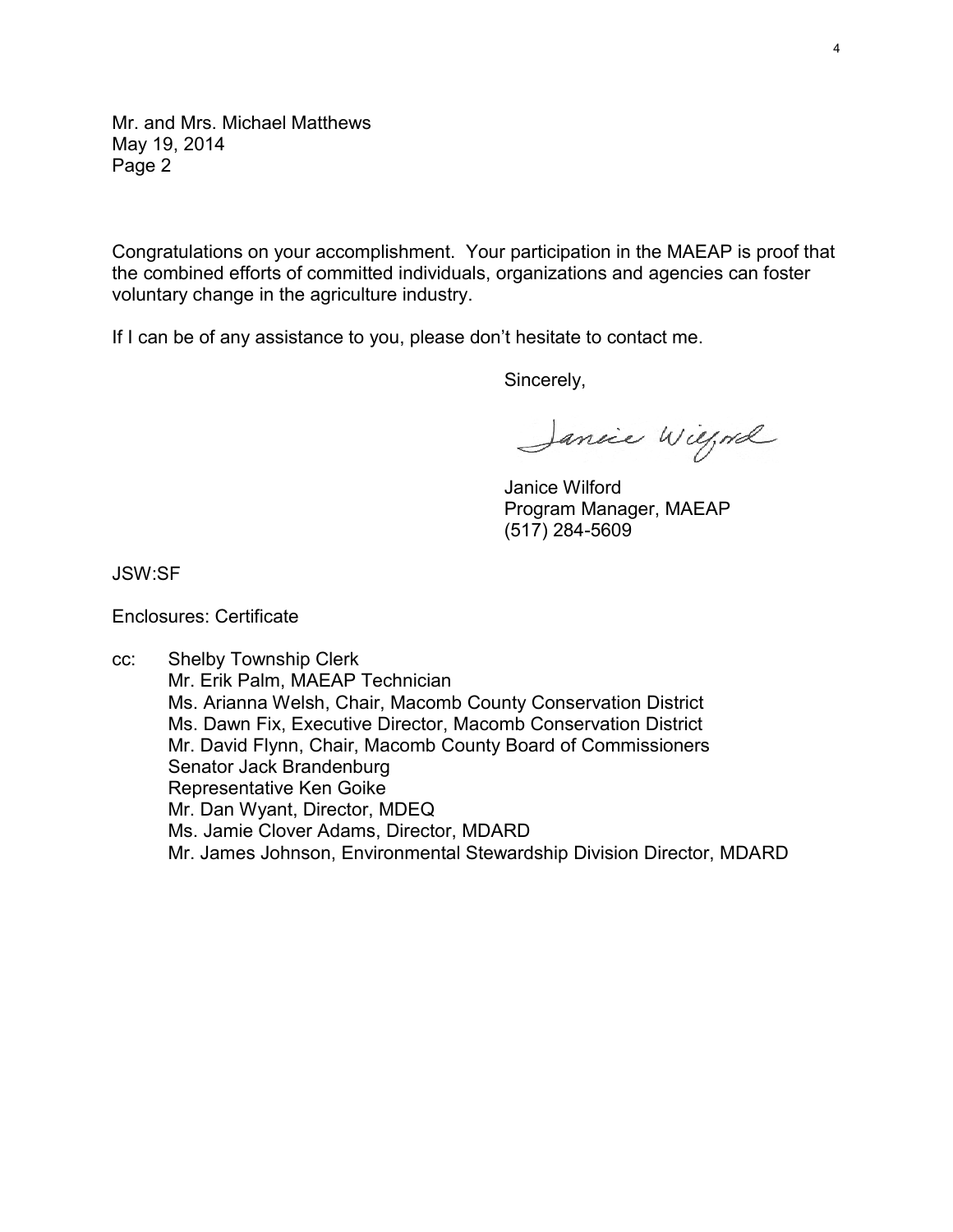**STATE OF MICHIGAN** DEPARTMENT OF AGRICULTURE AND RURAL DEVELOPMENT

**JAMIE CLOVER ADAMS DIRECTOR** 

5

May 19, 2014

**GOVERNOR** 

**RICK SNYDER** 

Ms. Jennifer Watt Reaper Farms 70707 Wolcott Road Armada, MI 48005

Dear Ms. Jennifer Watt:

On April 21, 2014, Mr. Joe Kelpinski from the Michigan Department of Agriculture & Rural Development (MDARD) visited your farm located at 70707 Wolcott Road, Armada, Michigan, to verify your farming operation through the Michigan Agriculture Environmental Assurance Program (MAEAP). This visit was made at your request to complete the verification requirements of the MAEAP Cropping, Farmstead and Livestock Systems. Your MAEAP verification risk assessment was completed by Mr. Erik Palm, with the Lapeer Conservation District.

After reviewing your Cropping, Farmstead and Livestock System Improvement Action Plans and the required components of your Crop\*A\*Syst, Farm\*A\*Syst and Livestock\*A\*Syst, MDARD staff has verified that you have met all of the requirements set forth by the MAEAP Cropping, Farmstead and Livestock Systems at the time of the farm inspection.

The MAEAP System verifications are valid for three years from the date of the farm visit. This verification is approved on the basis that you have disclosed to the best of your knowledge, all requested information pertaining to your Cropping, Farmstead and Livestock System Improvement Action Plans. We understand that you intend to manage your operation as reviewed and follow the applicable Generally Accepted Agricultural and Management Practices (GAAMPs). Changes in your farming operation may necessitate a review of your \*A\*Systs.

Verification in good standing is contingent on updates as necessary as conditions change on your farm, as well as staying in compliance with applicable state and federal laws and following the identified MAEAP standards. Farms with livestock that expand must be verified through the Site Selection and Odor Control for New and Expanding Livestock Operations GAAMPs as appropriate to remain in good standing as a MAEAP verified farm.

We encourage you to display a sign proudly at your verified site as a sign of your commitment to agricultural pollution prevention and successful completion of the MAEAP Cropping, Farmstead and Livestock System requirements.